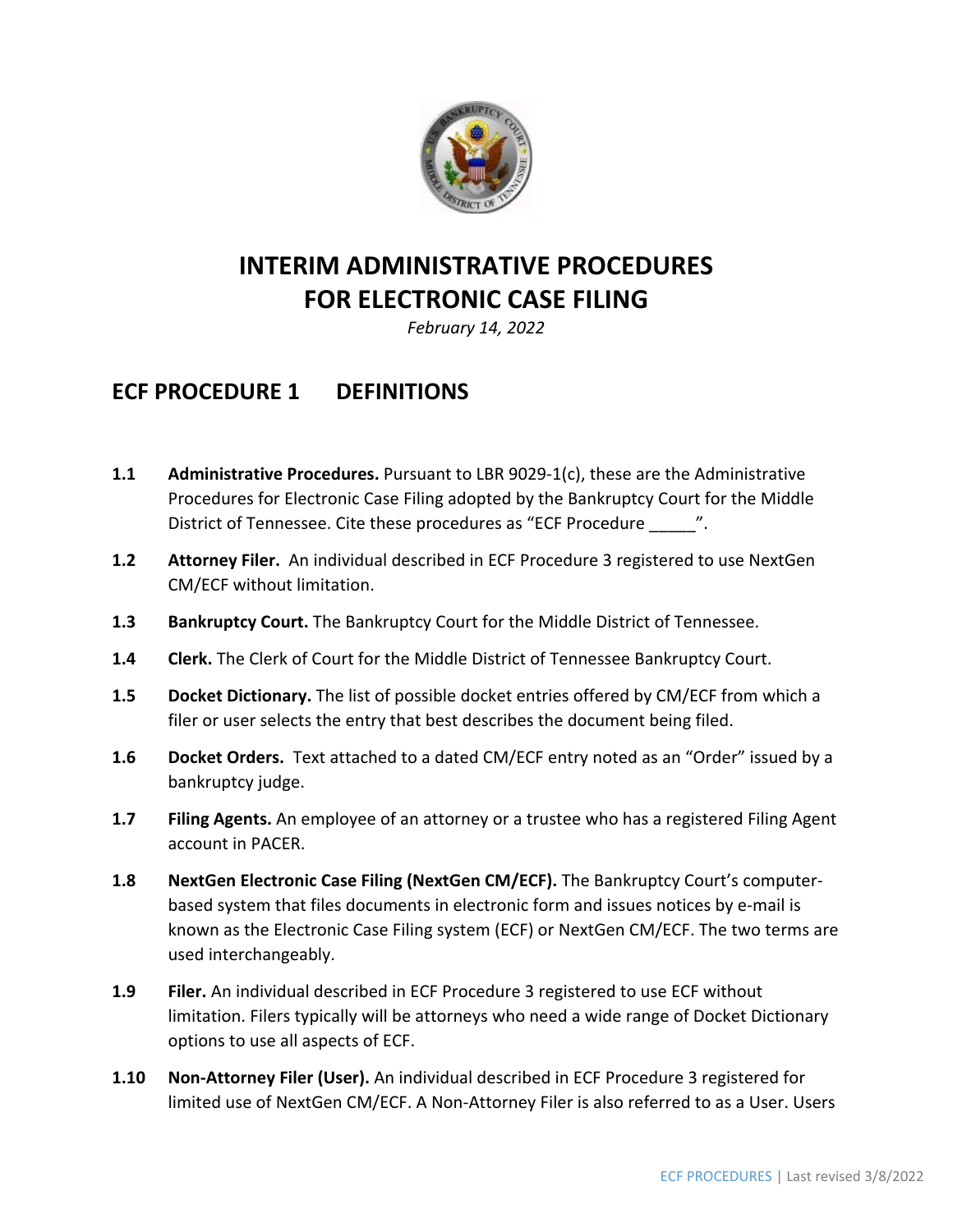are *pro se* filers, transcribers/transcriptionists, interested parties, filing agents, case trustees, the U.S. Trustee, a child support creditor or an entity authorized to appear on behalf of a child support creditor, an individual entitled to appear pro se in a particular case or adversary proceeding (other than an individual debtor who elects to file electronically), and creditors using ECF to file certain documents (proofs of claims and related documents, reaffirmation agreements, notices of transferred claims, notices of post-petition mortgage fees, expenses and charges, notices of mortgage payment change, responses to notice of final cure payment rule 3002.1).

- **1.11 Notice of Electronic Filing (NEF).** A generated email alert generated by the ECF system sent to Filers and Users who are parties in a case.
- **1.12 PACER.** Public Access to Court Electronic Records access is available at: https://pacer.uscourts.gov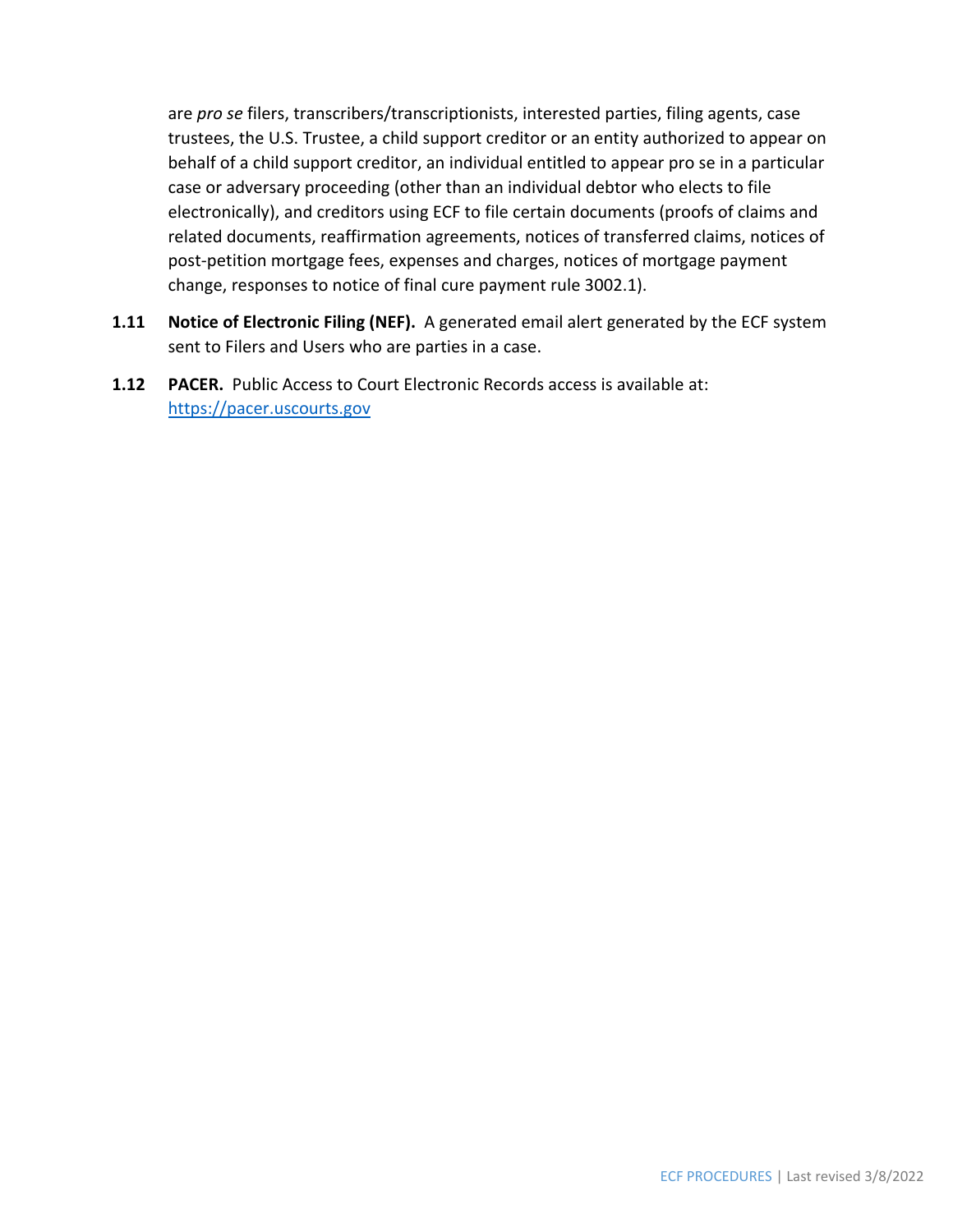#### **ECF PROCEDURE 2 ECF MANDATORY FILING**

**2.1 Scope of Electronic Filing.** The Bankruptcy Court for the Middle District of Tennessee is a mandatory ECF filing court. All cases and proceedings in the Bankruptcy Court are assigned to ECF. The ECF file is the Court's official file.

**2.2 Paper Filing.**  Only in limited circumstances will paper be accepted by the Clerk. The following documents shall be filed in paper form:

- documents under seal in compliance with LBR 9018-1;
- documents filed by *pro se* individual debtors and creditors who have elected not to register and file electronically under ECF Procedure 3.1;
- documents filed during a period of suspension or revocation of a Filer's or User's privileges under ECF Procedure 3.8; and
- the initial motion requesting waiver of the ECF filing requirements, filed by entities who are not Attorney Filers or Non‐Attorney Filers.

**2.3** Duties of the Clerk. Allowable forms of paper filing will be scanned by the Clerk's staff and docketed in PDF format. Any scanned papers will be discarded unless the filer requests return of the documents. The request must be made at the time the paper documents are provided to the Clerk for filing. If a return of documents request is made by mail, the requestor shall provide a self‐addressed, stamped envelope with sufficient postage amount to effectuate the return of documents. If no self‐addressed, stamped envelope with sufficient postage amount is provided, the Clerk shall discard the document(s).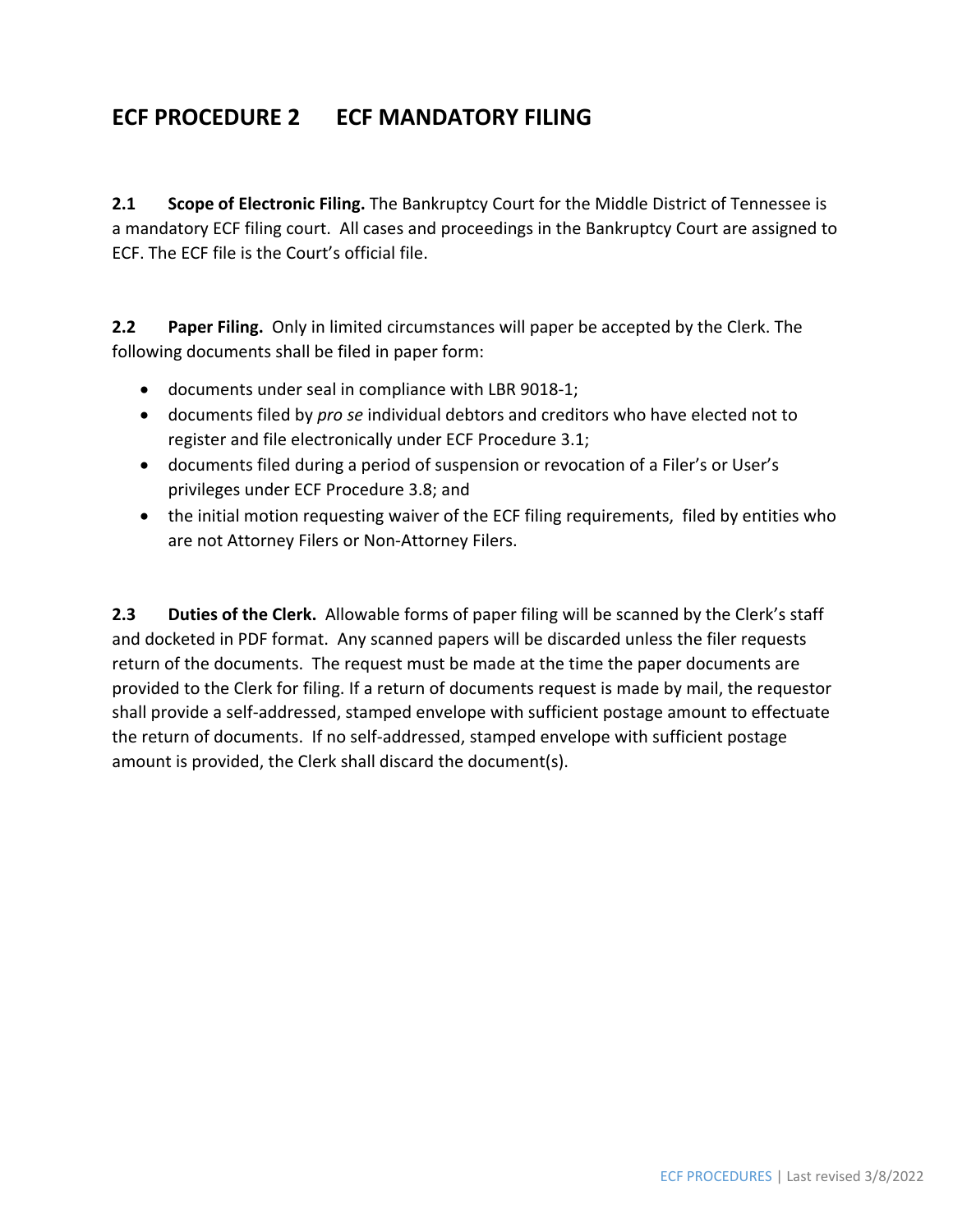## **ECF PROCEDURE 3 REGISTRATION, WAIVER OF NOTICE AND SERVICE, AND CONSENT TO ELECTRONIC NOTICE AND SERVICE**

**3.1 Registration, Role‐Types and Filing Access Rights.** With the exception of certain electronic applications deployed by the Bankruptcy Court (ePOC), individuals must register through https://pacer.uscourts.gov to file documents electronically with the court. Below is a list of role-types and access rights assigned to filers and users in ECF.

**3.1.2 Attorneys, Case Trustees, and Examiners – Full Access Rights (Filers).** Attorneys (as defined pursuant to LBR 2090‐1), case trustees and examiners are provided full ECF access rights to electronically file documents. Attorneys are assigned attorney or bankruptcy ECF docket dictionary events and case trustees and examiners are assigned trustee/examiner ECF docket dictionary events.

**3.1.2.1 Filing Agents – Access Rights Dependent on Filer.** Attorneys, Trustees, and the U.S. Trustees may create a filer type known as a "Filing Agent" under their account in ECF. The Filing Agent files documents on behalf of the attorney, trustee or U.S. Trustee and is provided access filing rights by the Filer. A filing Agent is linked to the attorney's, trustee's or U.S. Trustee's ECF account. It will be the name of the attorney, trustee or U.S. Trustee that will appear as part of the docket entry text in ECF. Employees of attorneys or trustees must register for their own individual PACER account. Filing agents will not be approved by the Clerk unless an association is made with an attorney, a trustee or the U.S. Trustee.

**3.1.3** *Pro Se* **Filers – Full Access Rights (Party).** Individual debtors or creditors who are entitled to appear *pro se* in a particular case or adversary proceeding are registered as Parties during PACER registration. *Pro se* debtors and creditors entitled to represent themselves are provided full access rights to electronically file documents in ECF. These registered participants are not given rights to create Agent accounts in ECF.

**3.1.4 Creditors or Creditor Representatives – Limited Access Rights.** ECF creditors or creditor representatives are Non‐Attorney Filers. Creditors are provided ECF filing access to a restricted number of creditor docket dictionary events. Creditor access allows for the filing of (1) creditor requests for notice and/or notice of appearance, (2) proofs of claim and claim related documents, (3) transfers or withdrawals of claim, (4) reaffirmation agreements, (5) notices of post‐petition mortgage fees, expenses and charges, (6) notices of mortgage payment change, and (7) responses to notice of final cure payment rule 3002.1.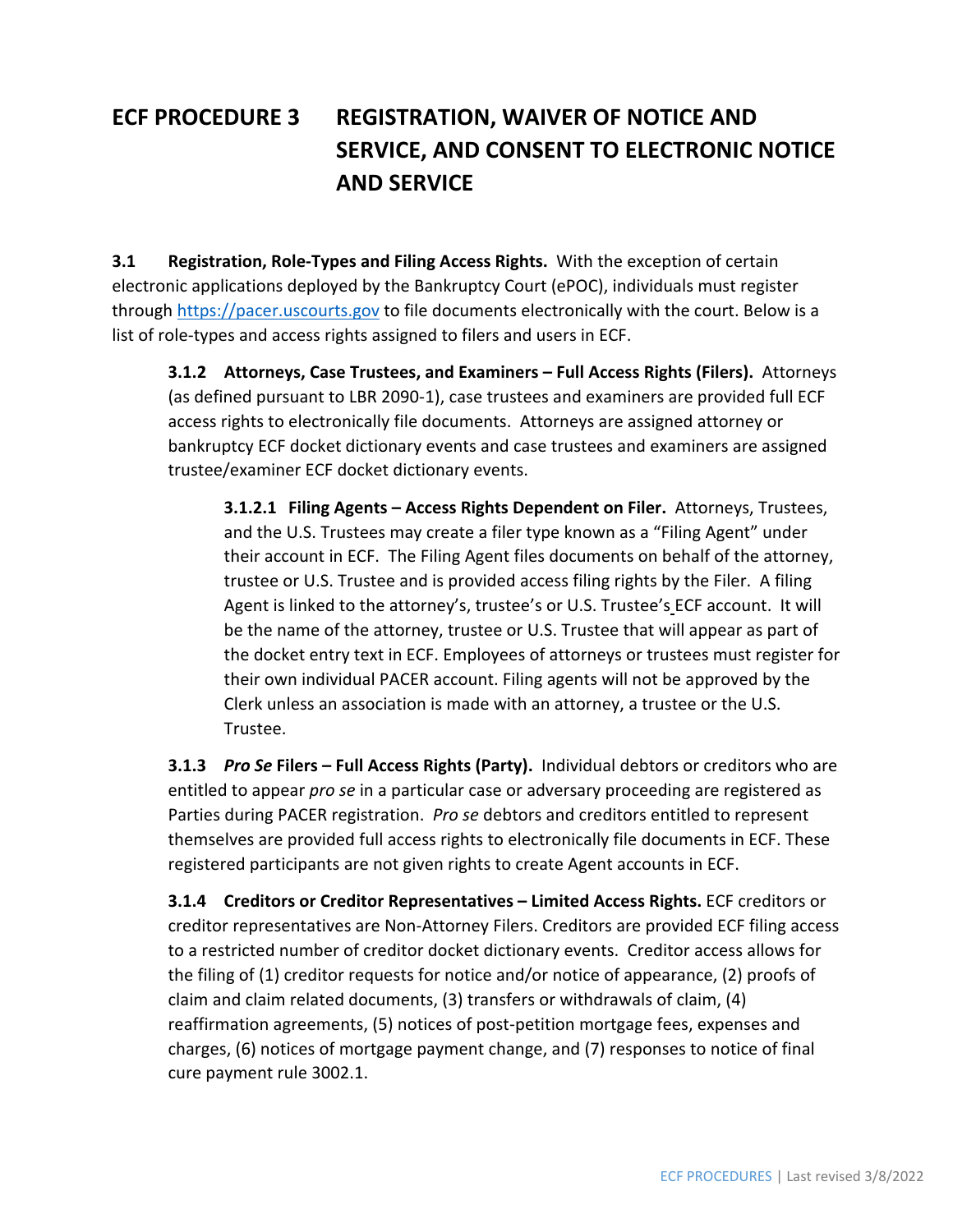**3.1.5 Personal Financial Management Course Providers – Limited Access Rights.** Personal Financial Management Course Providers are registered as Non‐Attorney Filers. Non‐Attorney Filers who are Personal Financial Course Providers are provided limited access to file financial management course completion certificates.

**3.1.6 Transcriber – Limited Access Rights.** Transcription preparers, approved by the Clerk, are registered as Non‐Attorney Filers. These Non‐Attorney Filers are provided ECF transcriber docket dictionary events for the filing and docketing of documents related to the preparation of transcripts.

**3.1.7 Auditor – Limited Access Rights.** Auditors and audit firms approved by the Executive Office of the United States Trustee are registered as Non‐Attorney Filers. These Non‐Attorney Filers are provided ECF auditor docket dictionary events.

**3.2 Primary Email Account.** At the time an ECF account is created, the Filer or User's primary email account is designated as the notice email for purposes of electronic notice and service. A public email account is required in order to evidence that a "Notice of Electronic Filing" ("NEF") was delivered.

**3.3 Active Email Account.** Attorney Filers and Non‐Attorney Filers shall always maintain an updated, active primary email account to enable proper NEF notice and service. Attorney Filers and Non‐Attorney Filers shall not delete an active primary email account from an ECF Account which otherwise prohibits or limits ECF notice and service.

**3.4 Passwords.**  Once an individual registers and creates a PACER account, all password issues are addressed by PACER at https://pacer.uscourts.gov. The Clerk will no longer be able to address password problems or issues on or after February 14, 2022.

**3.5 Password Security.** A Filer or User shall protect the confidentiality of their password. If there is any reason to believe the security of a password has been compromised, the Filer or User shall immediately notify PACER at https://pacer.uscourts.gov. A Filer or User may be subject to civil liability, court sanctions or other consequences for failure to take reasonable steps to maintain the confidentiality of an ECF password.

**3.6 Waiver of Notice, Service and Consent to Electronic Notice and Service.** A Filer or User waives notice or service by personal service, by first-class mail or by any other means of conventional delivery described in Bankruptcy Rules 2002, 7004 or 7005. Under Rule 5(b)(2)(E)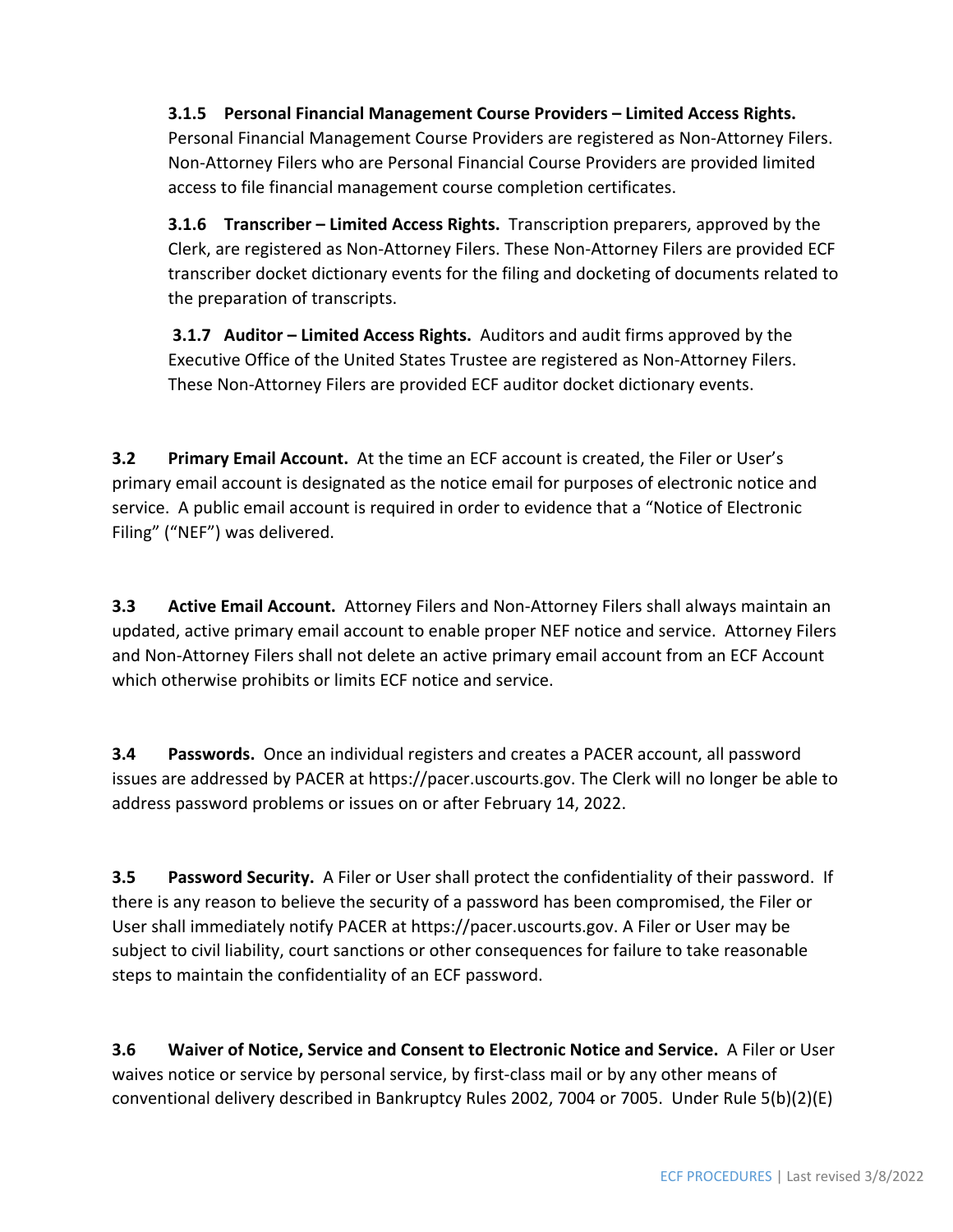of the Federal Rules of Civil Procedure and Bankruptcy Rule 9036, registration as a Filer or User constitutes a written request for, and consent to electronic notice and electronic service in the form of an NEF from ECF of all filed documents to which the Registered Participant is entitled in that case or proceeding. This consent and waiver do not apply to:

- service of the motion commencing a contested matter under Bankruptcy Rule 9014;
- service of the summons and complaint in an adversary proceeding under Bankruptcy Rule 7004; and
- service of an involuntary petition or petition commencing ancillary case under Bankruptcy Rule 1010.

See also*, PACER Attorney and Non‐Attorney E‐filing Terms and Conditions* regarding consent to service and notice of documents.

**3.7 Final Approval of Registration/Account Creation.** The Clerk reserves final approval rights of any registration or creation of PACER accounts for the Bankruptcy Court for the Middle District of Tennessee. Any individual or entity failing to comply or refusing to comply with ECF Procedure 3.1 will be denied registration with the Bankruptcy Court.

**3.8 Deactivation from NextGen CM/ECF.** Although A Filer or User, who is an attorney, *pro se* filer, trustee, examiner or party in a case or proceeding, may seek deactivation of an account from PACER, the Clerk will determine whether an account will be deactivated. If a Filer or User has made an appearance in a case, proceeding or contested matter, a Motion to Withdraw from ECF and court order is required before the Bankruptcy Court will allow the ECF account to be deactivated. A Filer or User will not be granted a Motion to Withdraw from ECF if they are actively involved in a case, proceeding or contested matter.

**3.9 Suspension or Revocation of ECF Filing Privileges.** Upon motion of a party in interest, and after notice and a hearing, the court may, for cause, suspend or revoke participation in ECF of any Filer or User. Cause includes substantial or repetitious failure to use ECF correctly or to follow these administrative procedures. When circumstances indicate misuse, abuse of, potential risk or harm to ECF, the Clerk may, without prior notice, disable the ECF account of any Filer or User. Upon disabling of the ECF account, the Clerk will promptly notify the Filer or User of the account's deactivation by filing a "Clerk's Notice of Deactivation of ECF Account." Within 7 days of the Clerk's notification of the account's deactivation, the Filer or User may respond by filing a "Response to Clerk's Notice of Deactivation of ECF Account," and request opportunity for a hearing.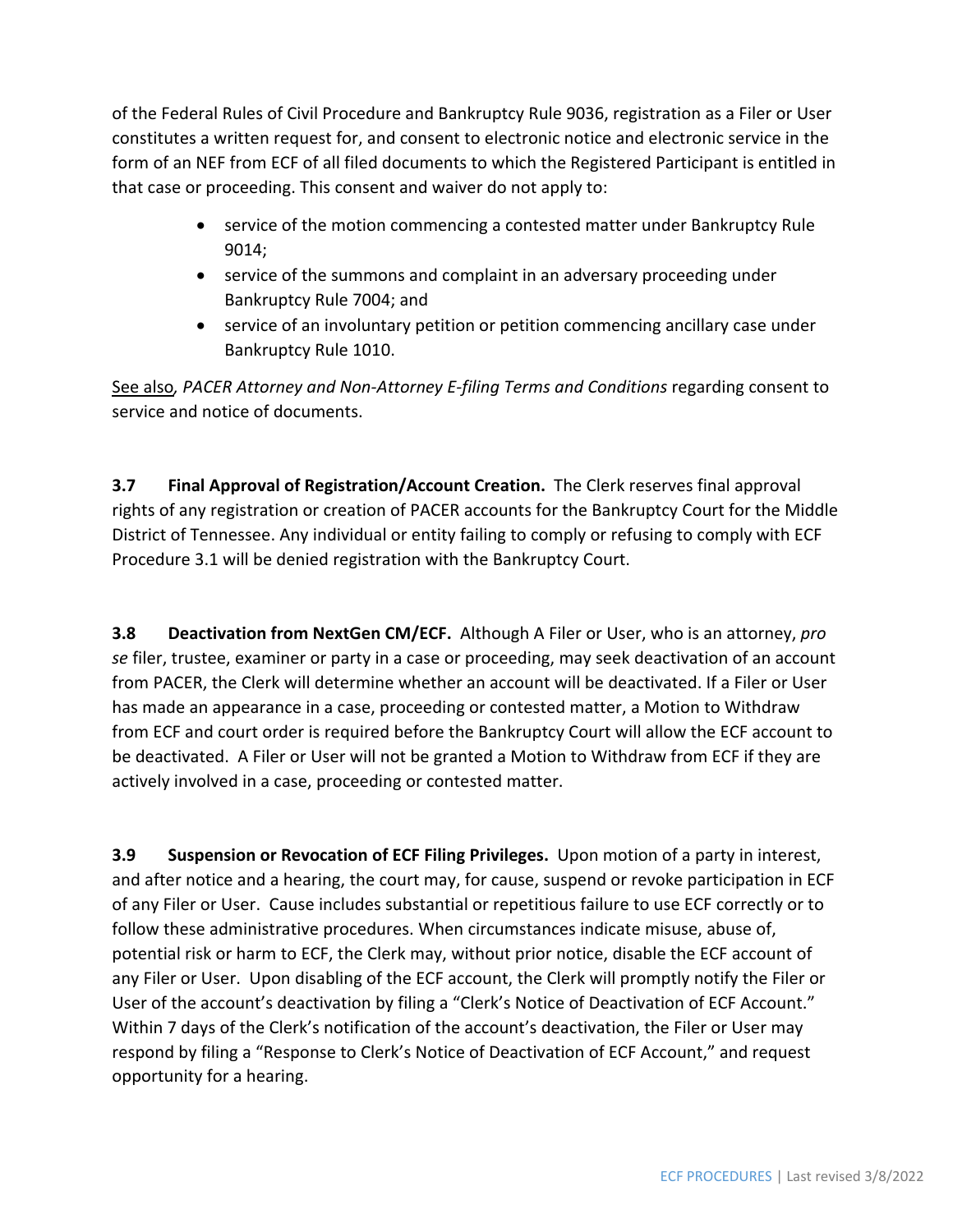#### **ECF PROCEDURE 4 CONSEQUENCES OF ELECTRONIC FILING**

**4.1 Filing and Entry on Docket.** A document is filed and entered on the docket under Bankruptcy Rule 5003 when the electronic transmission of the document is received by ECF.

**4.2 Official Record.** The official record of a document filed through ECF is the electronic recording of the document.

**4.3 Date and Time of Filing.** A document received through ECF is deemed filed on the date and time stated on the NEF generated by ECF.

**4.4 Filing Deadline and ECF Day.** Filing a document electronically through ECF does not change the filing deadline for that document. Filing must be completed before midnight Central Time (CT).

**4.5 Docket Entry for ECF Document.** Filers and Users are responsible for choosing the correct docket entry from the Docket Dictionary provided by ECF. Filers and Users assume all risks associated with the selection of an inappropriate or mistaken docket entry including, but not limited to, the possibility that the resulting NEF will be defective, or no action is taken by the Bankruptcy Court or the Clerk with respect to the document.

**4.6 Corrections.** Filers and Users are responsible for identifying and correcting all inappropriate or mistaken entries in ECF. The Docket Dictionary provided by ECF contains docketing entries to be used by Filers or Users to correct prior docketing errors. The Clerk's office is not required to notify a Filer or User of a mistake in a docket entry.

**4.7 Payment of Fees.** Fees imposed by 28 U.S.C. § 1930 and the *Bankruptcy Fee Compendium* which are required to be paid at the time of filing must be collected by the Clerk at the time of the ECF filing unless an order granting a waiver of the fees or installment payments is entered or fees are deferred because the filing is on behalf of a Chapter 7 trustee or a professional employed by a Chapter 7 trustee. Fees not paid by an ECF Filer or User within 3 business days of the filing that generated the fee will result in a Filer or User's ECF account being deactivated until such time as all fees due are paid in full. Failure to promptly pay fees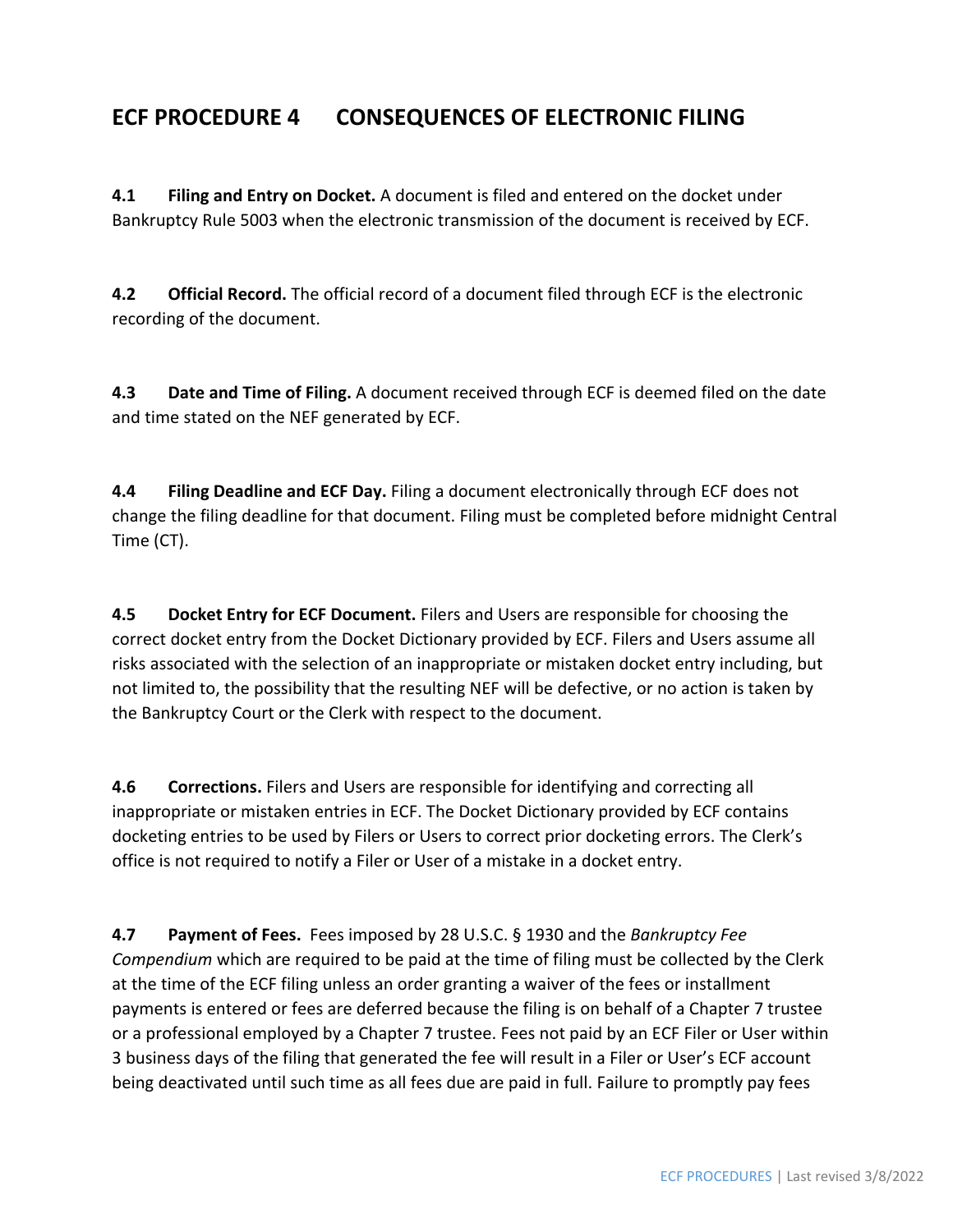will result in suspension or revocation of ECF use. The Clerk will establish the manner and method for payment of fees.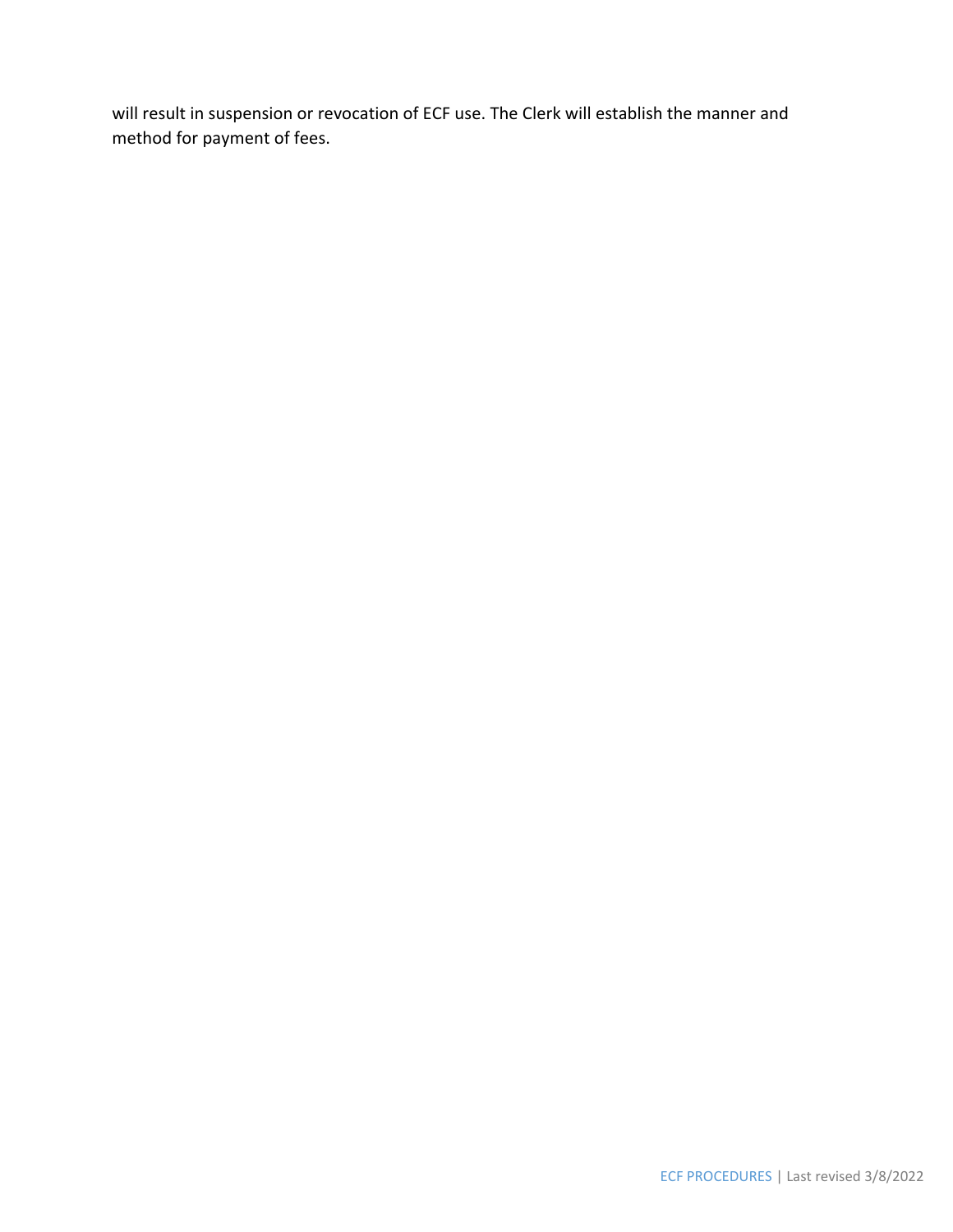### **ECF PROCEDURE 5 SIGNATURES**

**5.1 Electronic Filing is Signature.** The transmission by a Filer or User to ECF of any document constitutes any required signature of that Filer or User on that document. The transmission is the equivalent of a signed paper for all purposes, including, without limitation, Rule 9011 of the Federal Rules of Bankruptcy Procedure.

**5.2 Electronic Filing is Certification.** The transmission by a Filer or User to ECF of any document constitutes certification by the Filer or User that all persons represented to have signed the document have actually signed the document or authorized their signatures to be affixed to the document prior to electronic filing with the Bankruptcy Court.

**5.3 Form of Electronic Signature ‐ Required Information for Filers and Users***.* A document transmitted to ECF shall include a signature block setting forth the Filer's or User's name, address, voice phone number, e-mail address and firm affiliation (if applicable), preceded by a signature line on which is typed "/s/ [Filer's or User's name]." This signature block should be located where the Filer's or User's signature would normally appear in a signed document.

Scanned, graphic, imaged or embedded signatures for Filers or Users are not permitted.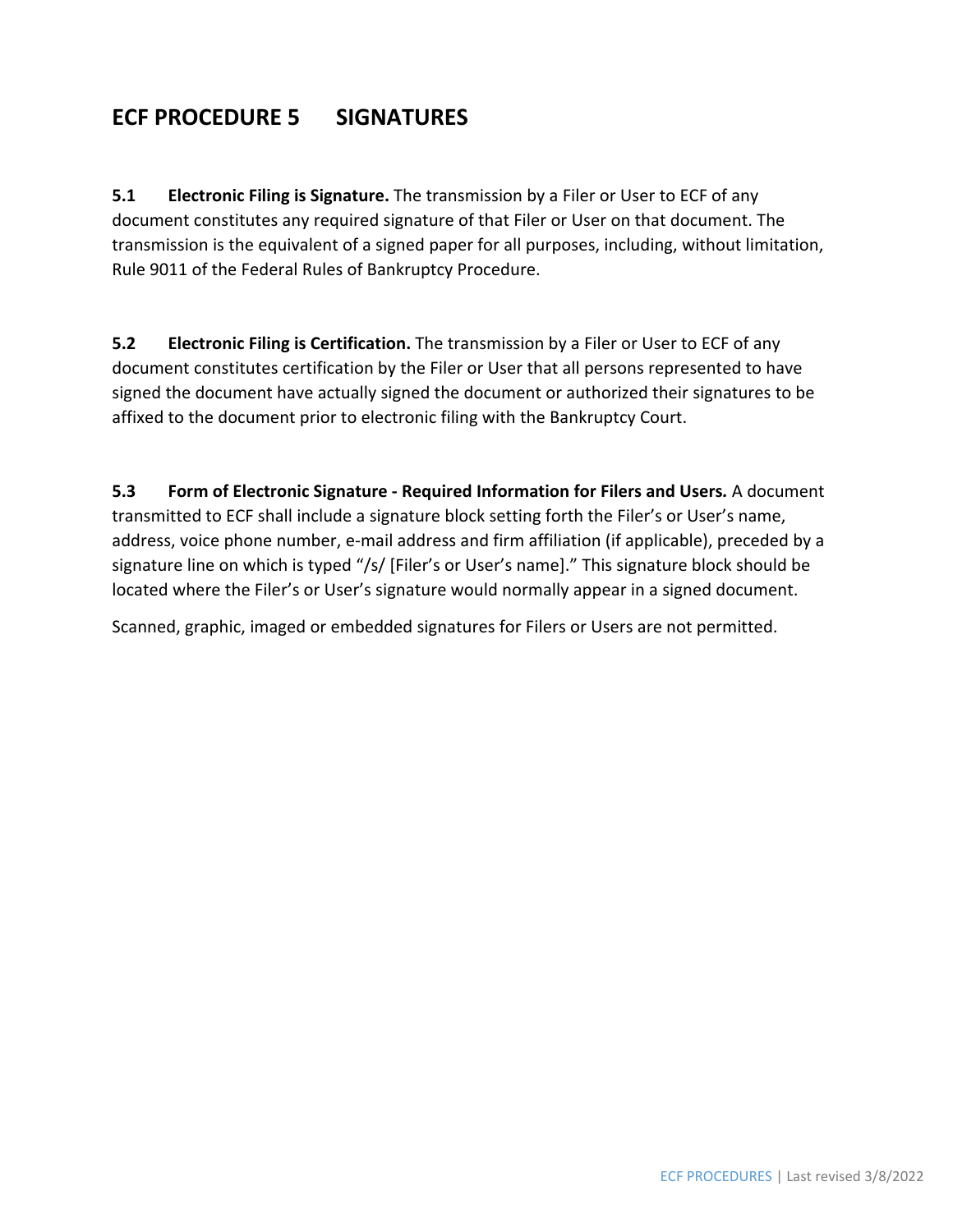## **ECF PROCEDURE 6 NOTICE AND SERVICE ON FILERS, USERS AND OTHERS**

**6.1 Notice and Service on Filers and Users.** Registration of a PACER account is expressed consent to receive service and notice of documents by electronic means from the Bankruptcy Court and other Filers in all cases.

Transmission from the Bankruptcy Court to a Filer or User of the NEF of any document constitutes notice and service of the filed document upon that Filer or User for all purposes, except that paper copies must be served in accordance with Bankruptcy Rule 7004 with respect to: motions commencing a contested matters under Bankruptcy Rule 9014; the summons and complaint in an adversary proceeding; and an involuntary petition or petition commencing ancillary case under Bankruptcy Rule 1010.

**6.2 ECF Transmission of Document(s).** Notice and service of a document filed through ECF is complete upon electronic confirmation of transmission by the NEF consistent with Bankruptcy Rule 9036.

**6.3 Notice or Service on Others.** Any entity not registered as a Filer or User that has not consented to electronic notice and service shall be given notice and shall be served according to the conventional delivery methods required by the Bankruptcy Rules and the Local Rules for the Bankruptcy Court for the Middle District of Tennessee.

**6.4 Certificate of Service.** ECF will generate and docket a "BNC Certificate of Notice" with respect to notice and/or service effected by electronic means through ECF. LBR 9013‐3 continues to govern the filing and content of a certificate of service with respect to notice or service on any entity that is not a Filer or Consenting User.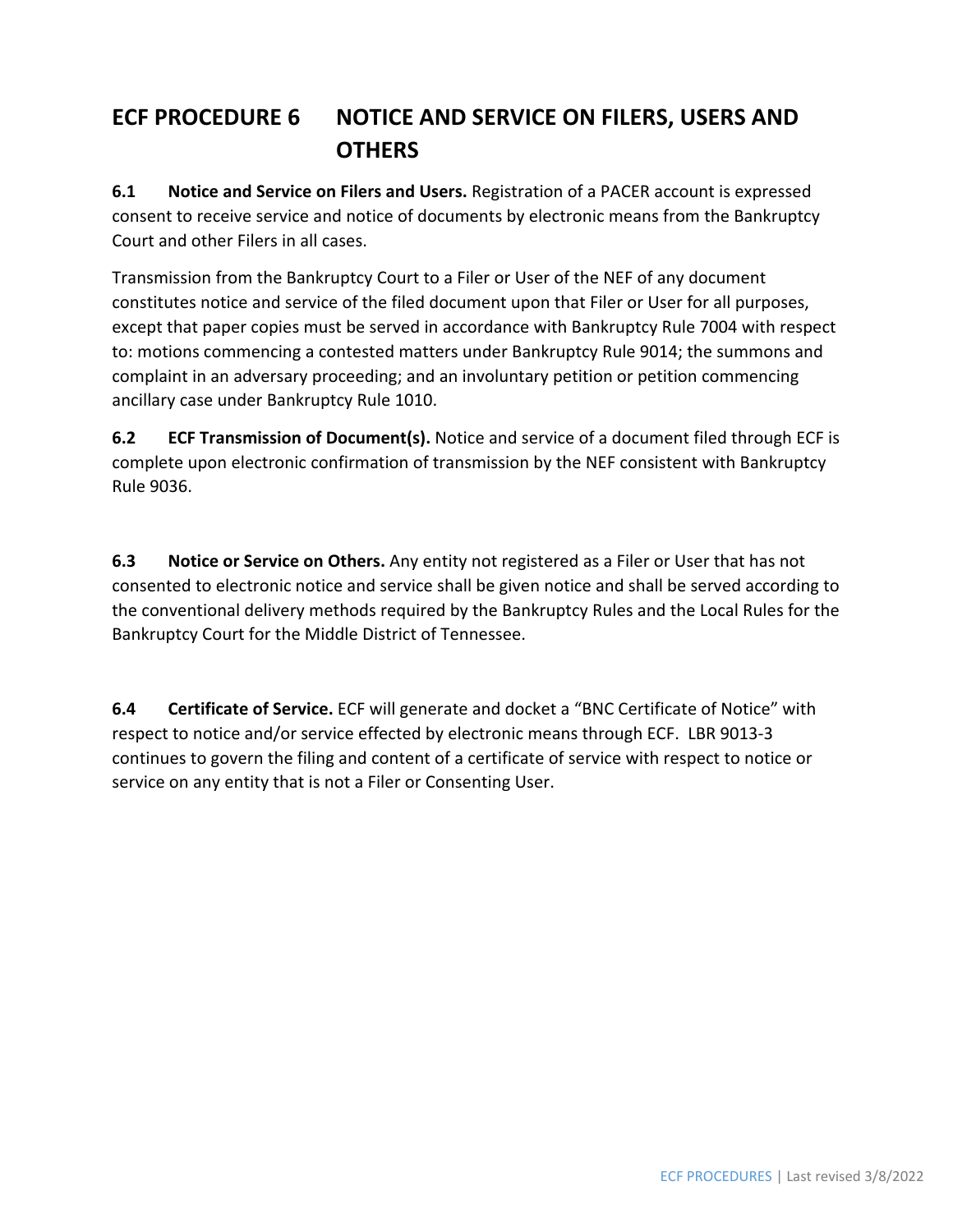## **ECF PROCEDURE 7 COURT ORDERS**

**7.1 Entry of Orders.** The Clerk's electronic filing of orders, decrees, memoranda, opinions and judgments in ECF, constitutes entry on the docket for purposes of Bankruptcy Rules 5003 and 9021.

**7.2 Docket Orders.** The court may issue docket orders as text only. Docket orders will not include a separate document signed by a judge. A docket order has the same force and effect as if a judge had affixed a signature to a paper copy of the order and entered it on ECF. If relief is granted to a moving party in the form of a docket order and the moving party is required to notice and/or serve the docket order, the moving party shall be required to file a certificate of service reflecting mailing of the text order pursuant to LBR 9013‐3 and include in the certificate of service, or as an attachment to the certificate of service, a copy of the text of the docket order served.

**7.3 Notice to Filers or Users.** Immediately upon entry of an order or judgment, an NEF is transmitted to all Filers Users who are parties and to all Filers and Users who represent parties. Electronic transmission of the NEF constitutes the notice required by Bankruptcy Rule 9022.

**7.4 Submission of Proposed Orders.** Whenever required by the Bankruptcy Rules or by the Local Rules for the United States Bankruptcy Court for the Middle District of Tennessee, the party responsible for submitting an order for signature to the Bankruptcy Court shall transmit the proposed order electronically as a separate document through ECF. The party submitting a proposed order is responsible for selecting the correct docket entry for a "Submitted Order" from the Docket Dictionary and is responsible for linking the Submitted Order to the motion or other prior docket entry(ies) to which it relates. Submitted Orders shall be transmitted to ECF in PDF format as described in ECF Procedure No. 9.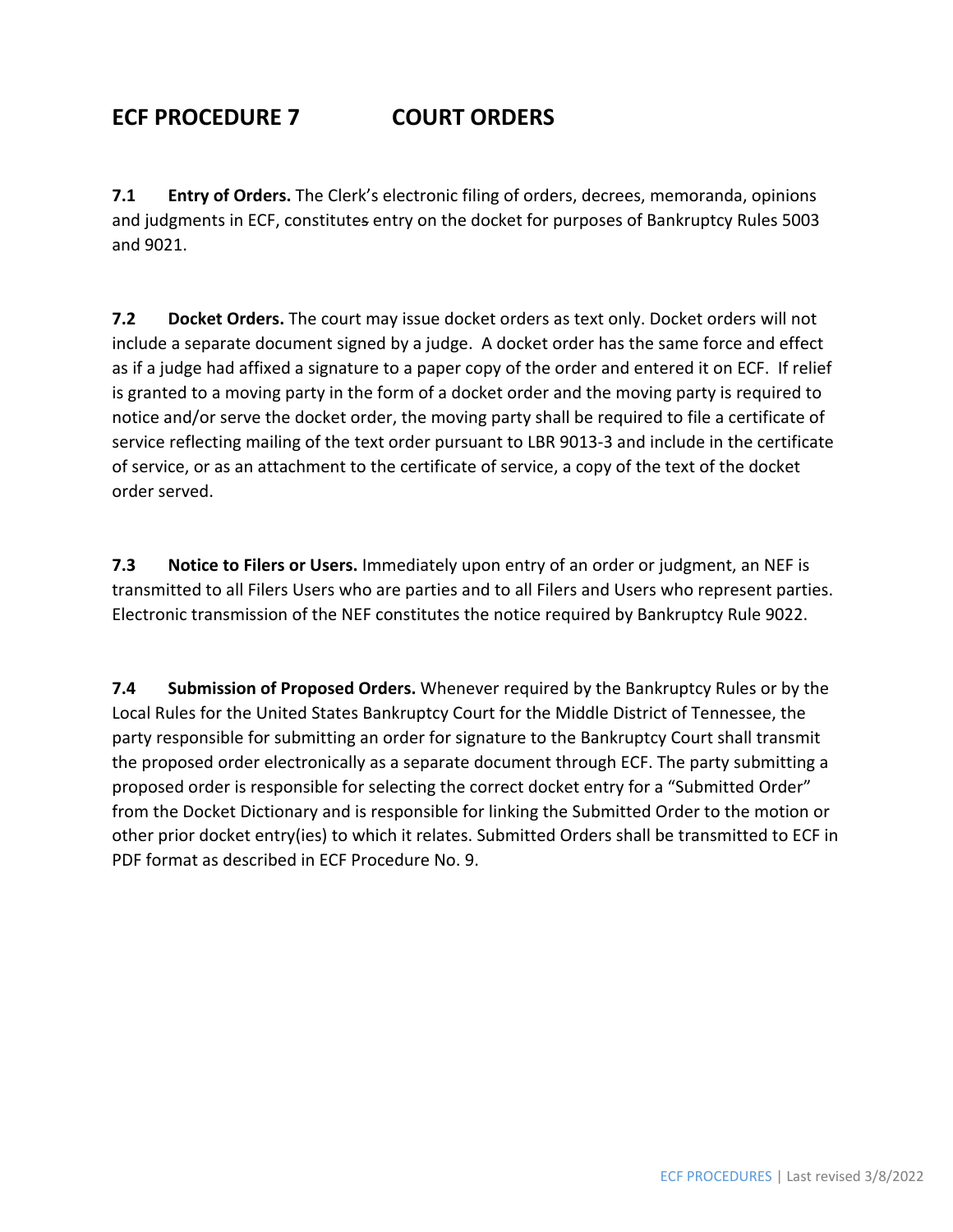### **ECF PROCEDURE 8 FILING FORMAT REQUIREMENTS**

**8.1 Definitions.** "Electronically generated text" is text generated by printing to Portable Document Format (PDF) from the original word processing file, so that the text of the document may be searched and copied. "Scanned material" is an electronic image of text or other material in PDF format produced by a scanning or imaging process.

**8.2 PDF Requirement.** All documents transmitted to ECF shall be electronically generated text in PDF format so that the text of the document may be searched and copied, except as provided in subsection 8.3 below.

**8.3 Exhibits.** Refer to information and E‐Evidence Procedures posted on www.tnmb.uscourts.gov/electronic‐evidence‐submission‐application‐eesa for submission of exhibits using ECF.

**8.4 File Size Limitations.** Each transmission to ECF shall not exceed the megabytes listed on the CM/ECF menu bar located on the CM/ECF logo, Court Information, Court Details. Filings which exceed the maximum PDF file size shall be broken into smaller files by the Filer or User and transmitted to ECF in multiple transmissions as attachments to the primary filing.

**8.5 Scanning Recommendations.** Scanning for ECF purposes, should be black and white, should be 300 x 300 "dpi" or higher.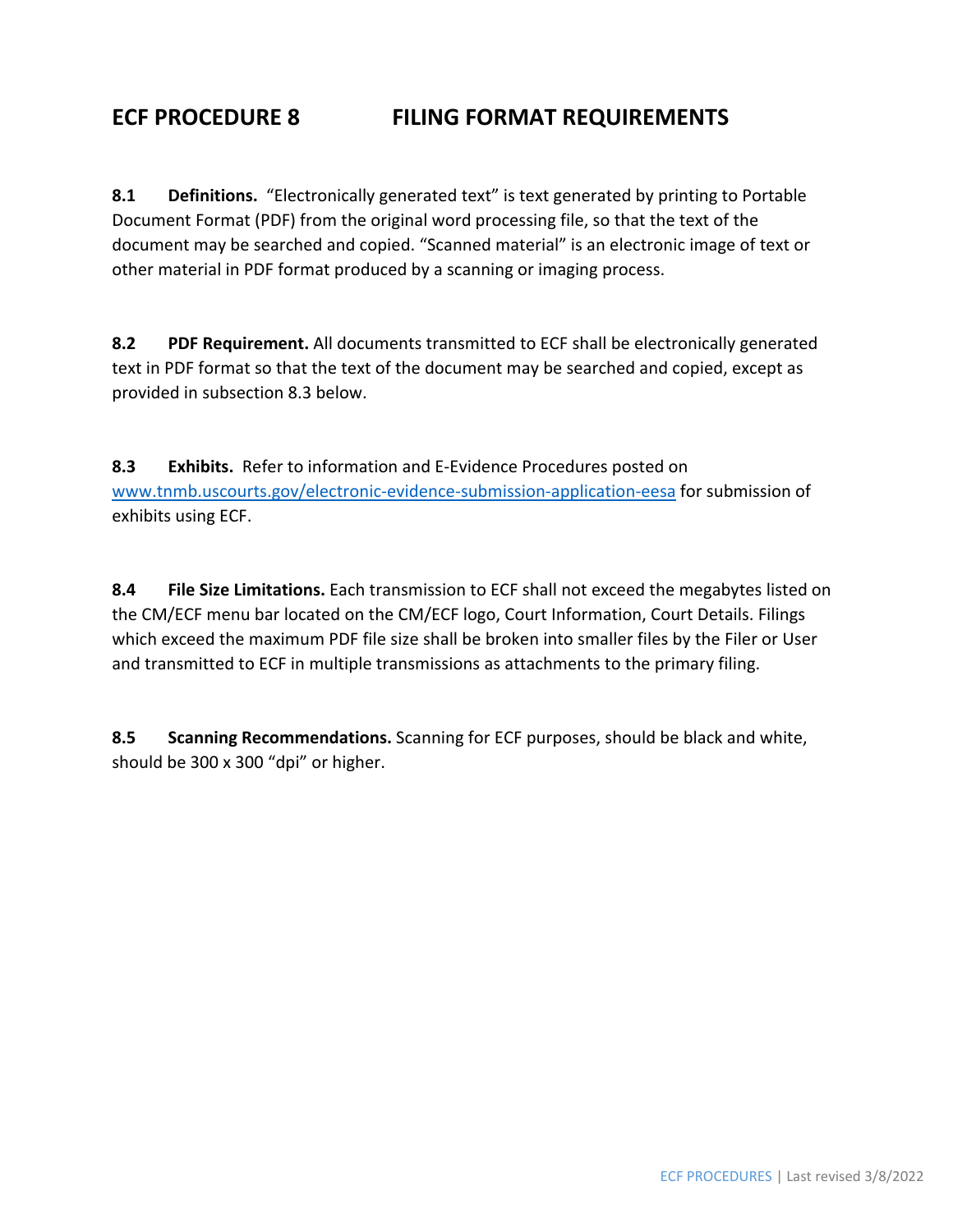## **ECF PROCEDURE 9 TECHNICAL FAILURE AND INTERRUPTION OF CM/ECF SERVICES**

**9.1 Technical Failure.** A Filer or User whose ECF filing, notice or service is untimely or otherwise defective as a result of technical failure must seek redress from the Bankruptcy Court by filing a motion through ECF.

**9.2 Interruption of ECF Service.** Due to system maintenance, upgrades, security patches and other technical issues, the CM/ECF system may not be operational during certain time periods. When an interruption of service is known to the Bankruptcy Court, a notice will be posted on the court's website and on the ECF "splash page" when Filers and Users access ECF. If there is a prolonged period of maintenance in ECF, in addition to the foregoing, an email blast will be sent to all Filers and Users who have valid, active, current notification emails linked to their PACER accounts.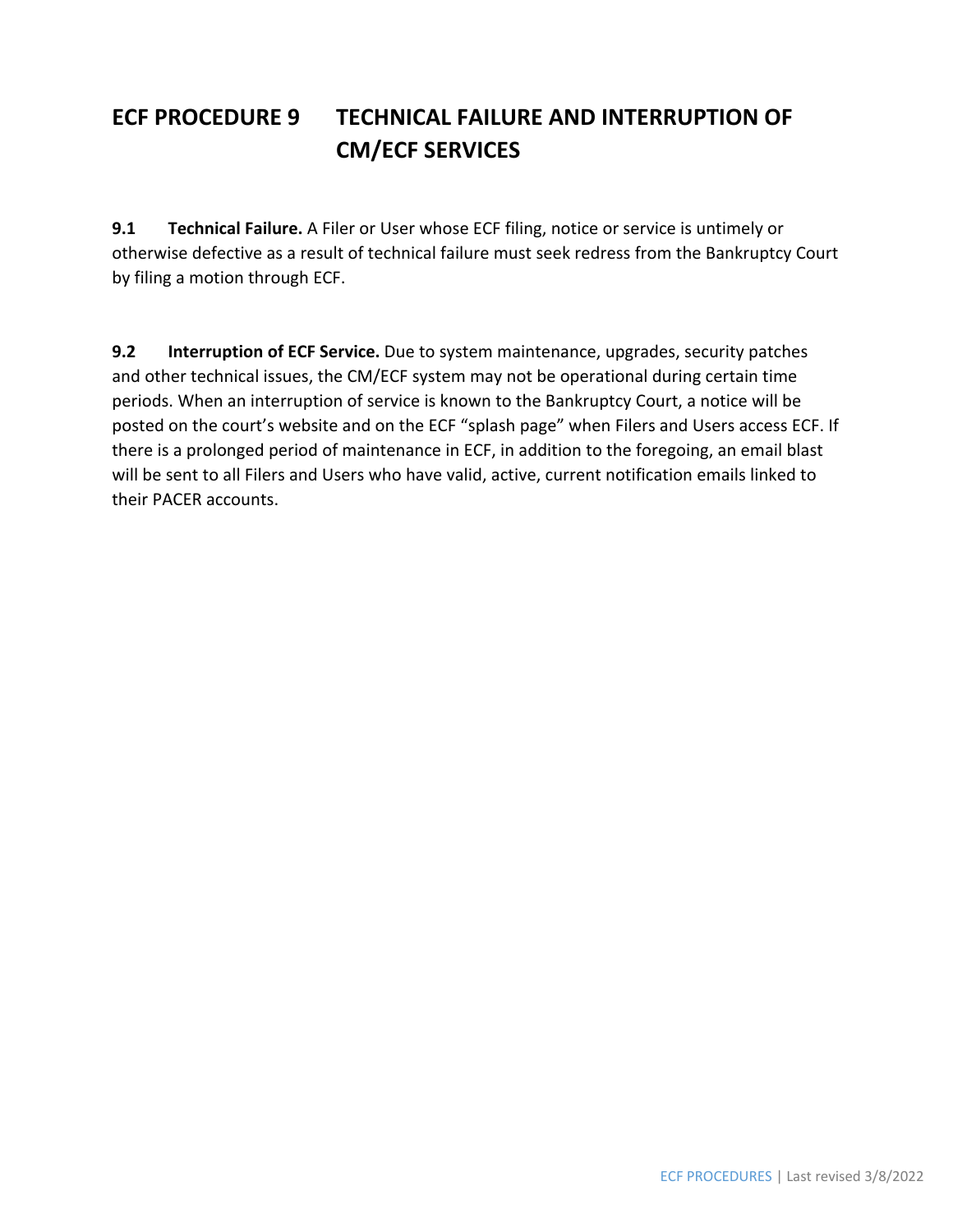### **ECF PROCEDURE 10 PUBLIC ACCESS**

**10.1 Public Access at the Court.** The public may view all documents in ECF at no charge at the Office of the Bankruptcy Court Clerk, 701 Broadway, Nashville, Tennessee, during regular business hours.

**10.2 Internet Access.** Internet access to ECF is available through the Public Access to Court Electronic Records (PACER) system. User fees are charged for accessing bankruptcy court records through PACER. Information regarding subscribing to PACER and the fees charged by PACER is available through the Bankruptcy Court's web site at www.tnmb.uscourts.gov.

**10.3 Copies and Certified Copies.** Paper copies and certified paper copies of electronically filed documents may be purchased at the Office of the Bankruptcy Court Clerk (unless there is an outside copy service designated in the case).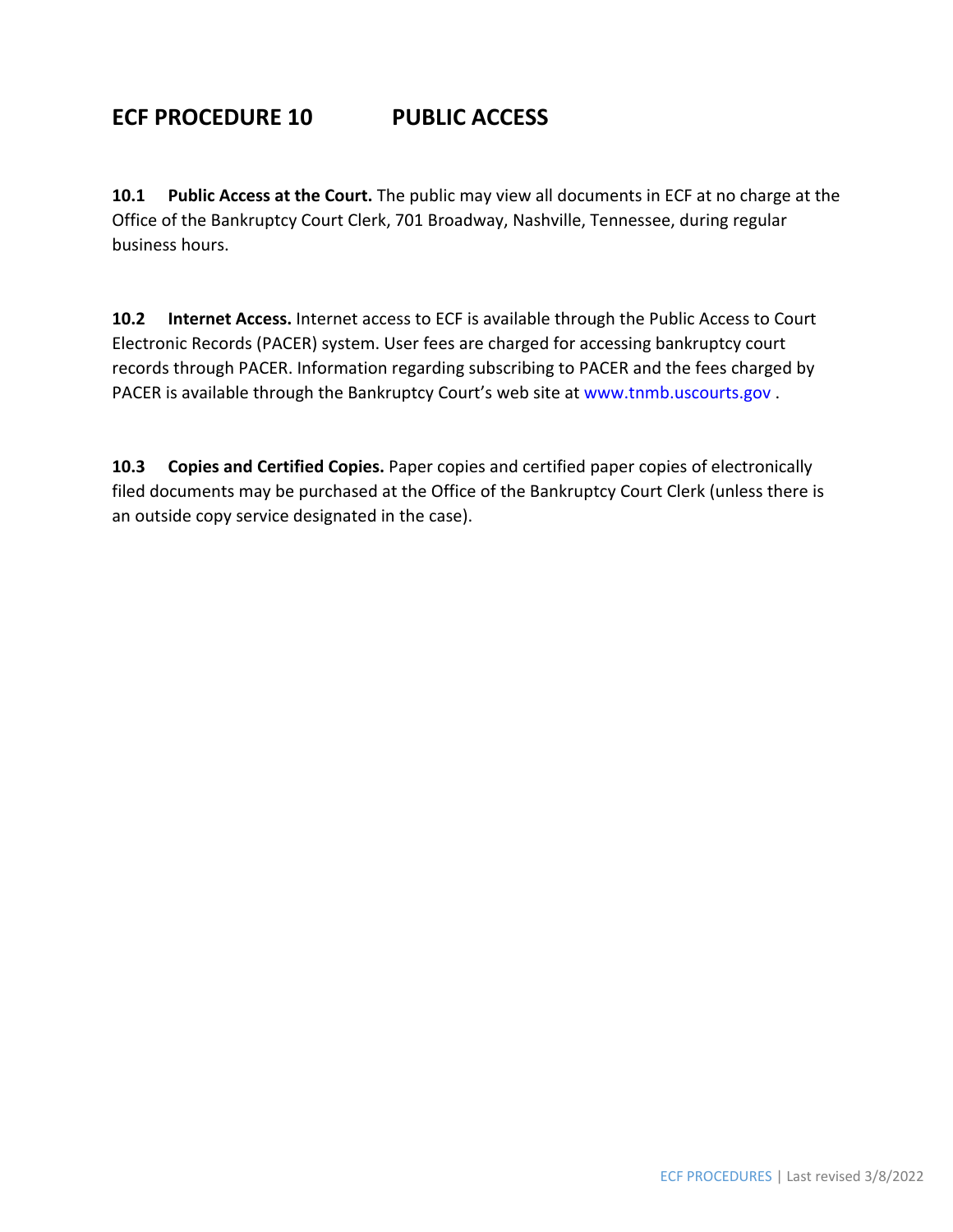### **ECF PROCEDURE 11 SEPARATE FILINGS**

**11.1 Separate Filing of Plan.** The plan in a Chapter 13 case shall be filed as a separate document with its own docket entry from the Docket Dictionary. If the plan is not filed as a separate docket entry when the petition is filed, the plan proponent is responsible for mailing the plan to creditors in the case.

**11.2 Motions.** The following motions and applications shall include only one request for relief and shall be filed as separate docket events in ECF:

- Motions to Reopen a Case;
- Motions to Waive Fees:
- Motions to Pay Fees in Installments;
- Motions for Relief from Automatic Stay under LBR 4001‐1(a); and
- Any other motions or applications which require a fee.